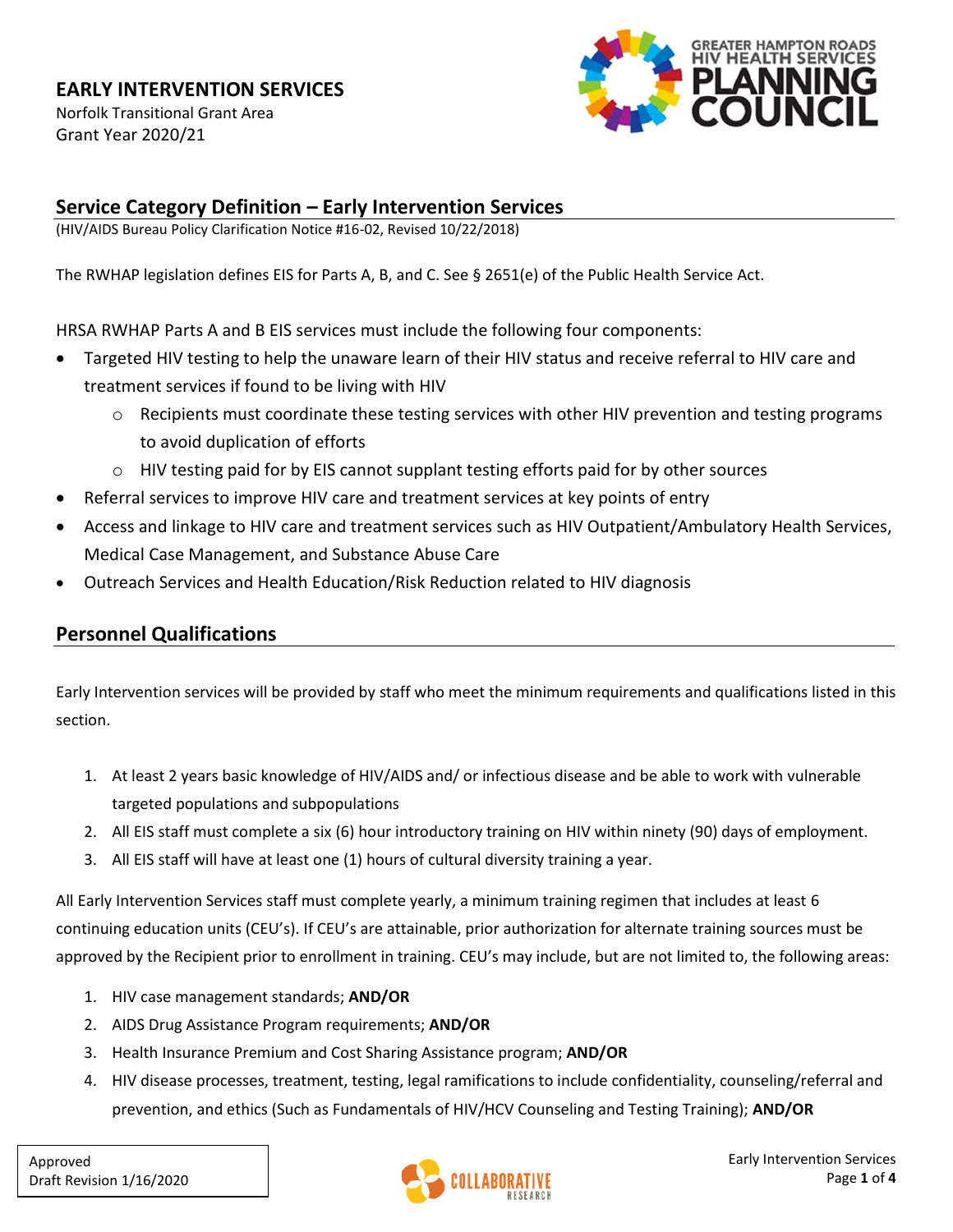Norfolk Transitional Grant Area Grant Year 2020/21



- 5. Cultural competency training; **AND/OR**
- 6. Medicaid, Medicare, and Marketplace training/updates; **AND/OR**
- 7. Health education, risk-reduction, and harm reductions; **AND/OR**
- 8. STI prevention strategies, pre-exposure prophylaxis (PrEP), and post-exposure prophylaxis (PEP); **AND/OR**
- 9. Access to and knowledge of all RWHAP core and support services in the TGA; **AND/OR**
- 10. Access to and knowledge of non-RWHAP funded services that ensures that the RWHAP remains the payer of last resort.

#### **Subrecipient Responsibility**

All EIS sub-recipients must adhere to the following:

- Test, Link, Refer and Educate clients in the targeted demographics MSM of Color, Youth 18-30 years of age, and Transgender.
- Establish memoranda of understanding (MOUs) with key points of entry into care to facilitate access to care for those who test positive
- Document provision of all four required EIS service components, with Part A or other funding
- Document and report on numbers of HIV tests and positives, as well as where and when Part A-funded HIV testing occurs
- Document the number of referrals for health care and supportive services
- Document referrals from key points of entry to EIS programs
- Document training and education sessions designed to help individuals navigate and understand the HIV system of care
- Establish linkage agreements with testing sites where Part A is not funding testing but is funding referral and access to care, education and system navigation services
- Obtain written approval from the grantee to provide EIS services in points of entry not included in original scope of work

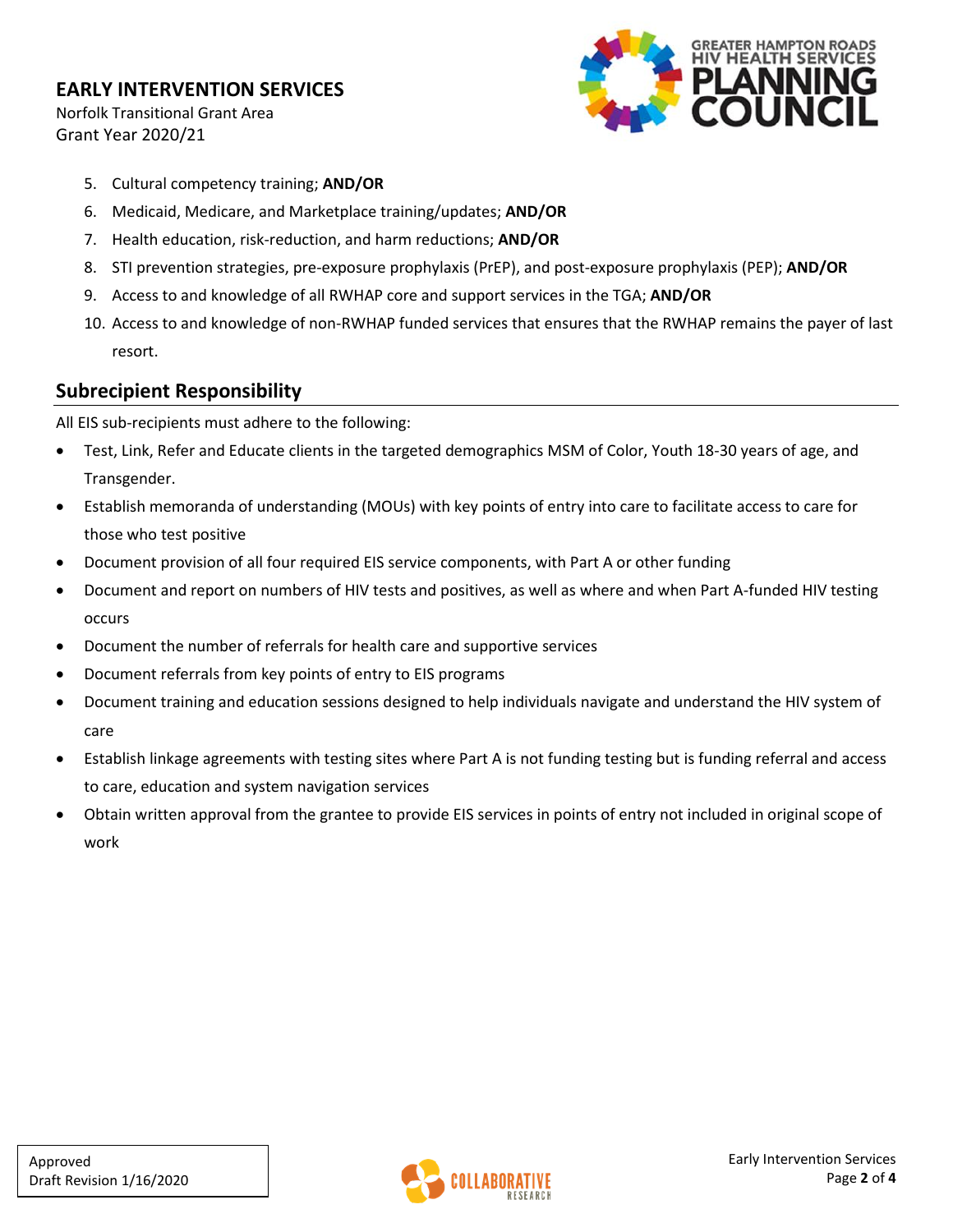Norfolk Transitional Grant Area Grant Year 2020/21



#### **Norfolk TGA Care Continuum Performance Measures**

(Appendix B: Norfolk TGA Care Continuum Performance Measures)

| <b>Standard</b>                                                                    | <b>Measure</b>                                                                  |  |  |
|------------------------------------------------------------------------------------|---------------------------------------------------------------------------------|--|--|
| Utilize an evidence based collaborative EIS model that includes prevention.        | Written description of model.                                                   |  |  |
|                                                                                    | Evidence of partnerships, collaboration with prevention and other referral      |  |  |
|                                                                                    | agencies (MOU, contract, business agreement).                                   |  |  |
| Conduct targeted outreach and HIV testing and counseling per CDC                   | Number and types of outreach conducted.                                         |  |  |
| guidelines or partner with a testing agency or receive referrals from testing      | Number of clients that test positive and/or are referred for EIS under Ryan     |  |  |
| agency.                                                                            | <b>White Part A.</b>                                                            |  |  |
| Identify erratically in care/out of care clients without a care marker in the last | Number and types of outreach contacts; number of clients identified.            |  |  |
| 12 months                                                                          |                                                                                 |  |  |
| Link eligible newly diagnosed and erratically in care/out of care clients to       | Documentation of eligibility for Ryan White Part A Services.                    |  |  |
| medical care.                                                                      | Documentation that the client had at least one medical visit, viral load, or    |  |  |
|                                                                                    | CD4 test within 60 days of first EIS visit/service.                             |  |  |
| Eligible clients are referred to other core medical and supportive services.       | Documentation of eligibility for Ryan White Part A Services.                    |  |  |
|                                                                                    | Documentation of referrals to health care and supportive services in the file   |  |  |
|                                                                                    | of all clients receiving services in the measurement year. Number and types     |  |  |
|                                                                                    | of referrals.                                                                   |  |  |
| Develop/use an approved health education curriculum to provide client: -           | Documentation of health education and literacy training is included in the file |  |  |
| Education concerning the HIV disease process, risk reduction, and                  | of all clients receiving services in the measurement year.                      |  |  |
| maintenance of the immune system -Literacy training to help client navigate        |                                                                                 |  |  |
| the HIV care system.                                                               |                                                                                 |  |  |
| Clients are actively transitioned out of EIS once EIS objectives are met and/or    | Documentation that the client has been referred and/or transferred out of       |  |  |
| client is proven to be in stable medical care.                                     | EIS services once noted as stably in medical care.                              |  |  |
| Follow up is conducted after clients are transitioned out of EIS                   | Evidence of follow-up within 45 days after transfer from EIS                    |  |  |
| Services are provided by trained professionals.                                    | Documentation of annual 6 hours of HIV specific CEU's.                          |  |  |
|                                                                                    |                                                                                 |  |  |